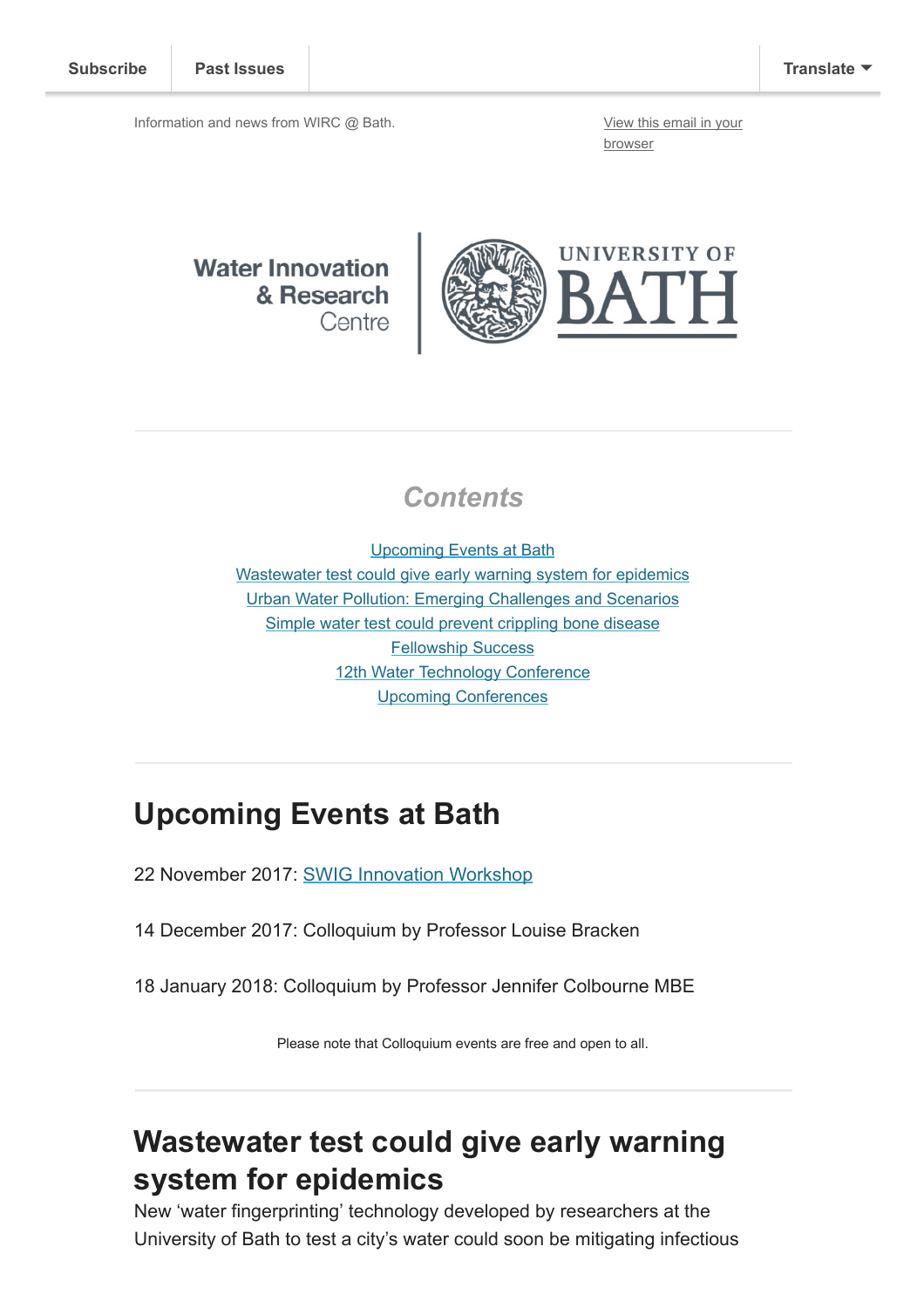[article to find out more about the project to develop an innovative water profiling](http://www.bath.ac.uk/research/news/2017/10/16/testing-wastewater-could-give-early-warning-system-for-preventing-epidemics/) system led by Professor Barbara Kasprzyk-Hordern.

# <span id="page-1-0"></span>Urban Water Pollution: Emerging Challenges and Scenarios

In the latest edition of the WssTP (Water Supply and Sanitation Technology Platfrom) newsletter Professor Jan Hofman, Director of WIRC and Leader of the WssTP WG Urban Water Pollution discusses the emerging challenges and scenarios in urban water pollution. [Read the full article.](http://wsstp.eu/wp-content/uploads/sites/102/2017/11/WssTP-Newsletter-October-2017.pdf)

## <span id="page-1-1"></span>Simple water test could prevent crippling bone disease

A simple colour-changing test to detect fluoride in drinking water, devised by researchers at the University of Bath, could in the future prevent the crippling bone disease, skeletal fluorosis, in developing countries such as India and Tanzania. [Find out more about the test.](http://www.bath.ac.uk/research/news/2017/11/13/fluoride-water-test/)

## <span id="page-1-2"></span>Fellowship Success

Two members of staff at the University of Bath have recently been awarded Fellowships from NERC.

[Dr. Ilaria Prosdocimi](http://www.bath.ac.uk/math-sci/contacts/academics/ilaria-prosdocimi/) from the Department of Mathematical Sciences has been awarded a Industrial Innovation Fellowship with a project titled "Developing Innovative Flood Frequency Estimation for a Resilient nation (DIFFER)". The project aims at developing innovative statistical methods to estimate flood risk across the UK based on existing but under-utilised records, with a special focus on the identification of possible increases in flood frequencies in the recent years. The project will rely on the collaboration with governmental and industry partners.

[Dr. Danielle Wain](http://www.bath.ac.uk/ace/people/wain/) from the Department of Architecture and Civil Engineering has been awarded a Industrial Mobility Fellowship with a project titled "Stirring things up: Do surface mixers in drinking water reservoirs improve water quality?". The project will focus on turbidity in raw water and will be a combined field and modelling project on Durleigh Reservoir with Wessex Water.